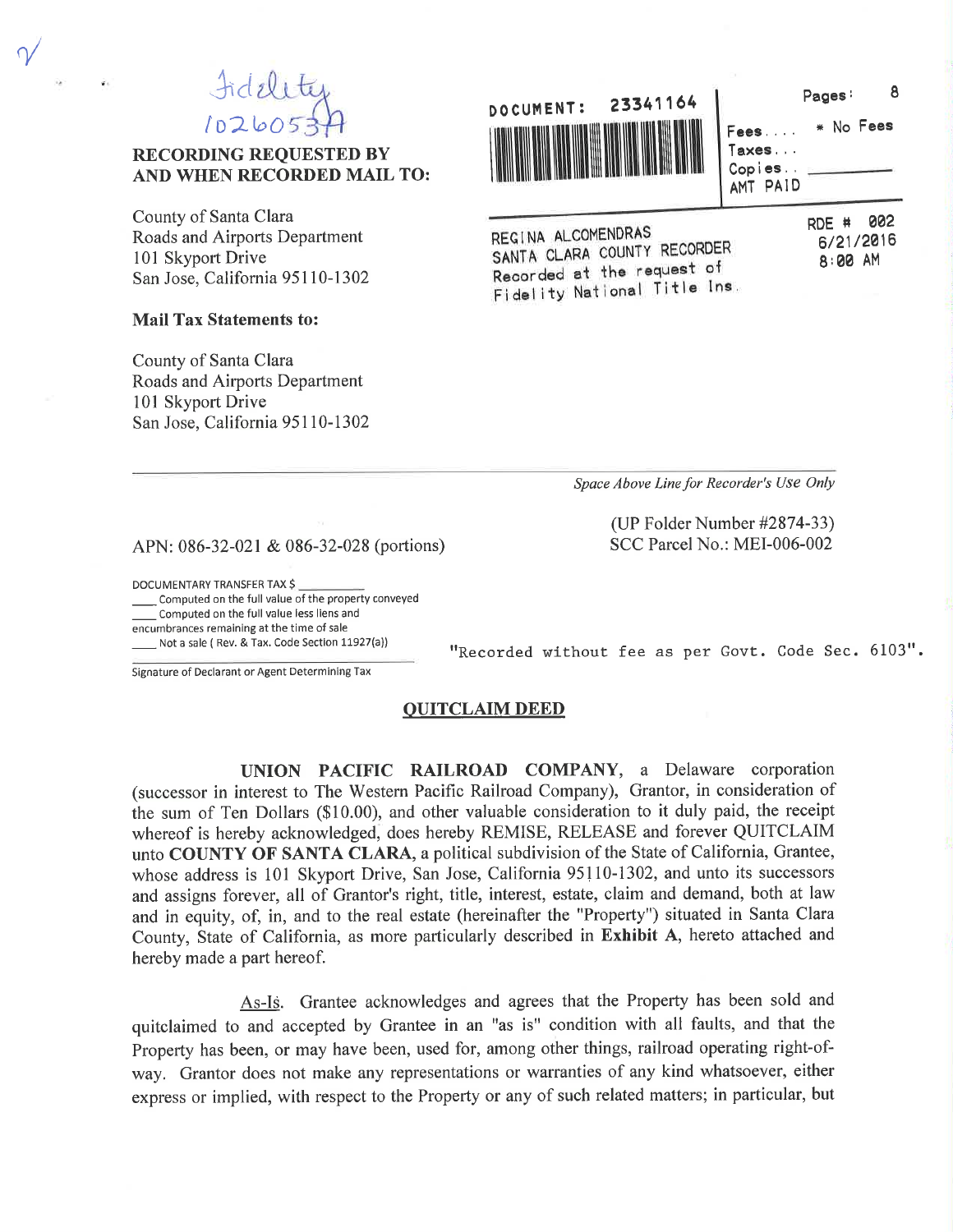without limitation, Grantor makes no representations or warranties with respect to the use, condition, title, occupation or management of the Property, compliance with applicable statutes, laws, codes, ordinances, regulations or requirements relating to leasing, zoning, subdivision, planning, building, fire, safety, health or environmental matters, compliance with covenants, conditions and restrictions (whether or not of record), other local, municipal, regional, state or federal requirements, or other statutes, laws, codes, ordinances, regulations or requirements (collectively, "Condition of the Property"). Grantee acknowledges that the Property has been sold and quitclaimed on the basis of Grantee's own investigation of the physical and environmental conditions of the Property, including the subsurface conditions and Grantee assumes the risk that adverse physical and environmental conditions may not have been revealed by its investigation.

Waiver and Release. GRANTEE, FOR ITSELF, ITS SUCCESSORS AND ASSIGNS, HEREBY WAIVES, RELEASES, REMISES, ACQUITS AND FOREVER DISCHARGES GRANTOR, GRANTOR'S EMPLOYEES, AGENTS, OR ANY OTHER PERSON ACTING ON BEHALF OF GRANTOR, OF AND FROM ANY CLAIMS, ACTIONS, CAUSES OF ACTION, DEMANDS, RIGHTS, DAMAGES, COSTS, EXPENSES, PENALTIES, FINES OR COMPENSATION WHATSOEVER, DIRECT OR INDIRECT, WHICH GRANTEE NOW HAS OR WHICH GRANTEE MAY HAVE IN THE FUTURE ON ACCOUNT OF OR IN ANY WAY ARISING OUT OF OR IN CONNECTION WITH THE CONDITION OF THE PROPERTY, INCLUDING, WITHOUT LIMITATION, THE KNOWN OR UNKNOWN PHYSICAL OR ENVIRONMENTAL CONDITION OF THE PROPERTY (INCLUDING, WITHOUT LIMITATION, ANY CONTAMINATION IN, ON, UNDER OR ADJACENT TO THE PROPERTY BY ANY HAZARDOUS OR TOXIC SUBSTANCE OR MATERIAL), OR ANY FEDERAL, STATE OR LOCAL LAW, ORDINANCE, RULE OR REGULATION APPLICABLE THERETO, INCLUDING, WITHOUT LIMITATION, THE TOXIC SUBSTANCES CONTROL ACT, THE COMPREHENSIVE ENVIRONMENTAL RESPONSE, COMPENSATION AND LIABILITY ACT, AND THE RESOURCE CONSERVATION AND RECOVERY ACT. THE FOREGOING APPLIES REGARDLESS OF ANY NEGLIGENCE OR STRICT LIABILITY OF GRANTOR, ITS AFFILIATES, THEIR EMPLOYEES, AGENTS, OFFICERS, SUCCESSORS OR ASSIGNS. WITH RESPECT TO THE FOREGOING RELEASE, GRANTEE EXPRESSLY WAIVES THE BENEFITS AND PROTECTIONS OF SECTION 1542 OF THE CIVIL CODE OF THE STATE OF CALIFORNIA, WHICH READS AS FOLLOWS:

A GENERAL RELEASE DOES NOT EXTEND TO CLAIMS WHICH THE CREDITOR DOES NOT KNOW OR SUSPECT TO EXIST IN HIS OR HER FAVOR AT THE TIME OF EXECUTING THE RELEASE, WHICH IF KNOWN BY HIM OR HER MUST HAVE MATERIALLY AFFECTED HIS OR HER SETTLEMENT WITH THE DEBTOR.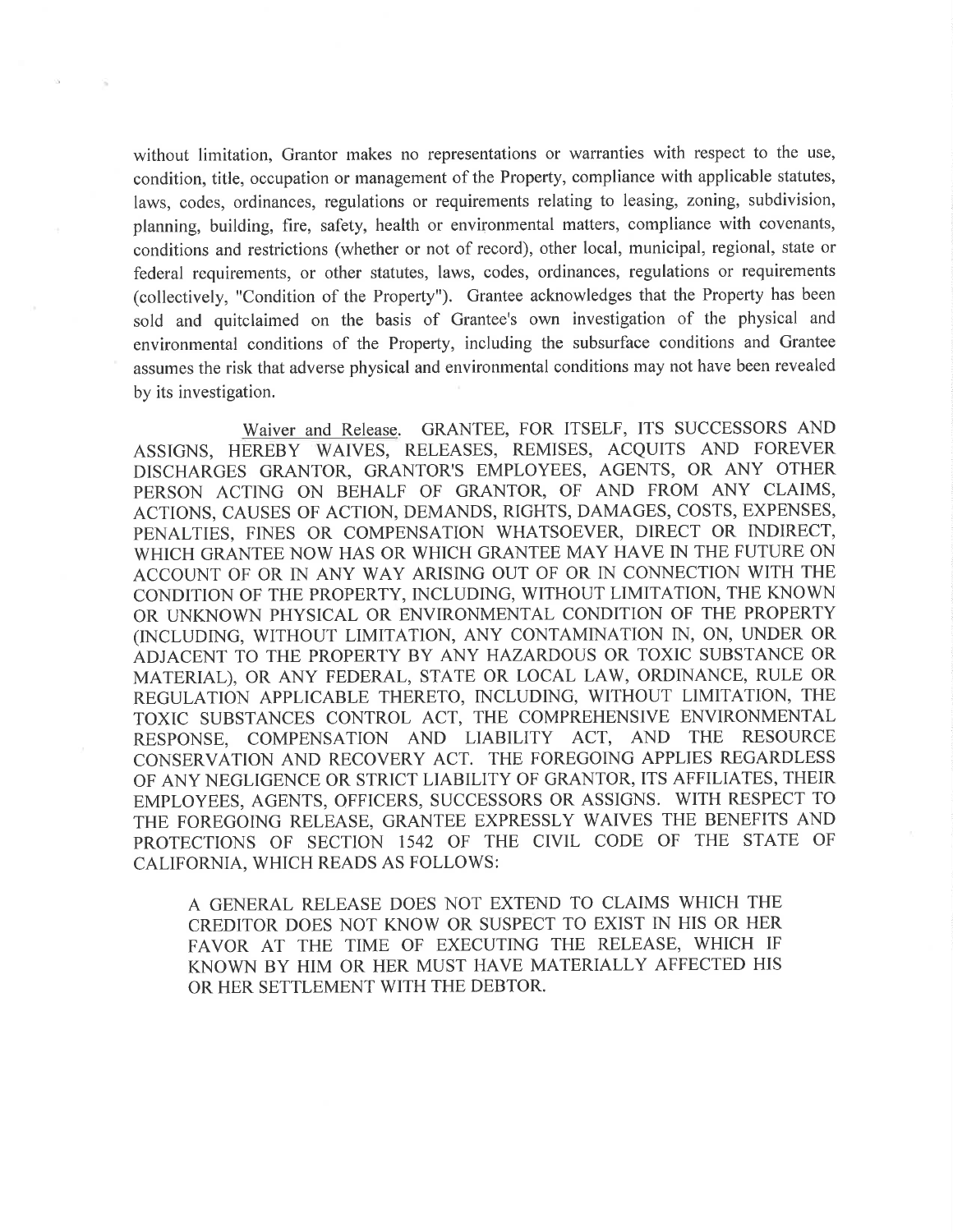as of the  $14^{\frac{1}{m}}$  WITNESS WHEREOF, the Grantor has caused this deed to be duly executed as of the  $14^{\frac{1}{m}}$  day of  $\frac{7u}{2016}$ .

Attest:

**Assistant Secretary** 

UNION PACIFIC RAILROAD COMPANY, a Delaware corporation

By:<br>Title: Real Estate

(SEAL)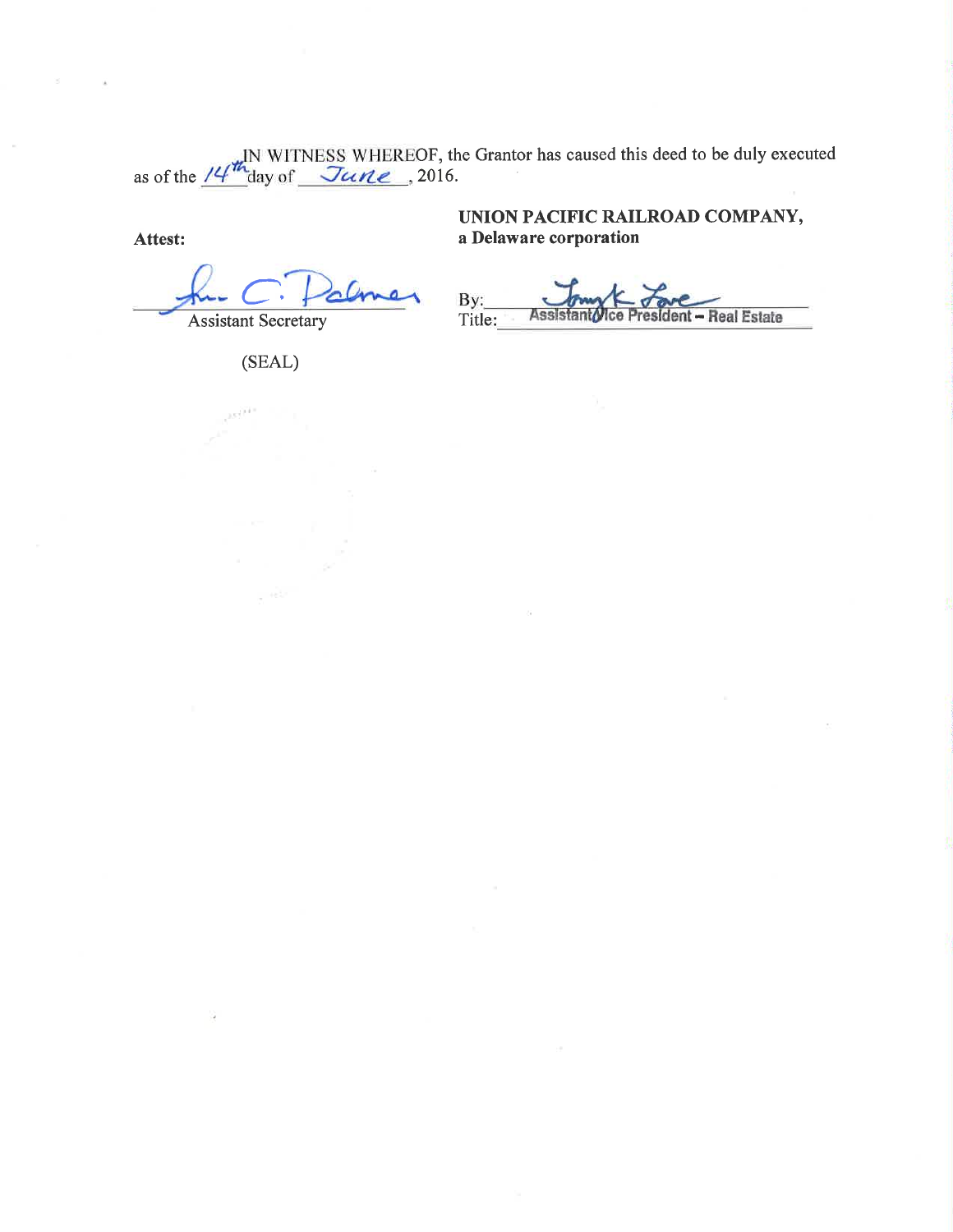# **STATE OF NEBRASKA COUNTY OF DOUGLAS**  $\rightarrow$

2016, before me, a Notary Public in and for said  $On_{\sim}$ **TONY K. LOVE** and County and State, personally appeared **Assistant Vice President - Real Estate**  $H$  lmer  $L<sub>h</sub>na$ and Assistant Secretary, respectively, of UNION PACIFIC RAILROAD COMPANY, a Delaware corporation, personally known to me (or proved to me on the basis of satisfactory evidence) to be the persons whose names are subscribed to the within instrument, and acknowledged to me that they executed the same in their authorized capacities, and that by their signatures on the instrument the persons, or the entity upon behalf of which the persons acted, executed the instrument.

WITNESS my hand and official seal.

**Notary Public** 

(Notary Seal)

| <b>GENERAL NOTARY - State of Nebraska</b> |
|-------------------------------------------|
| <b>LILA L. HOWE</b>                       |
| My Comm. Exp. August 5, 2019              |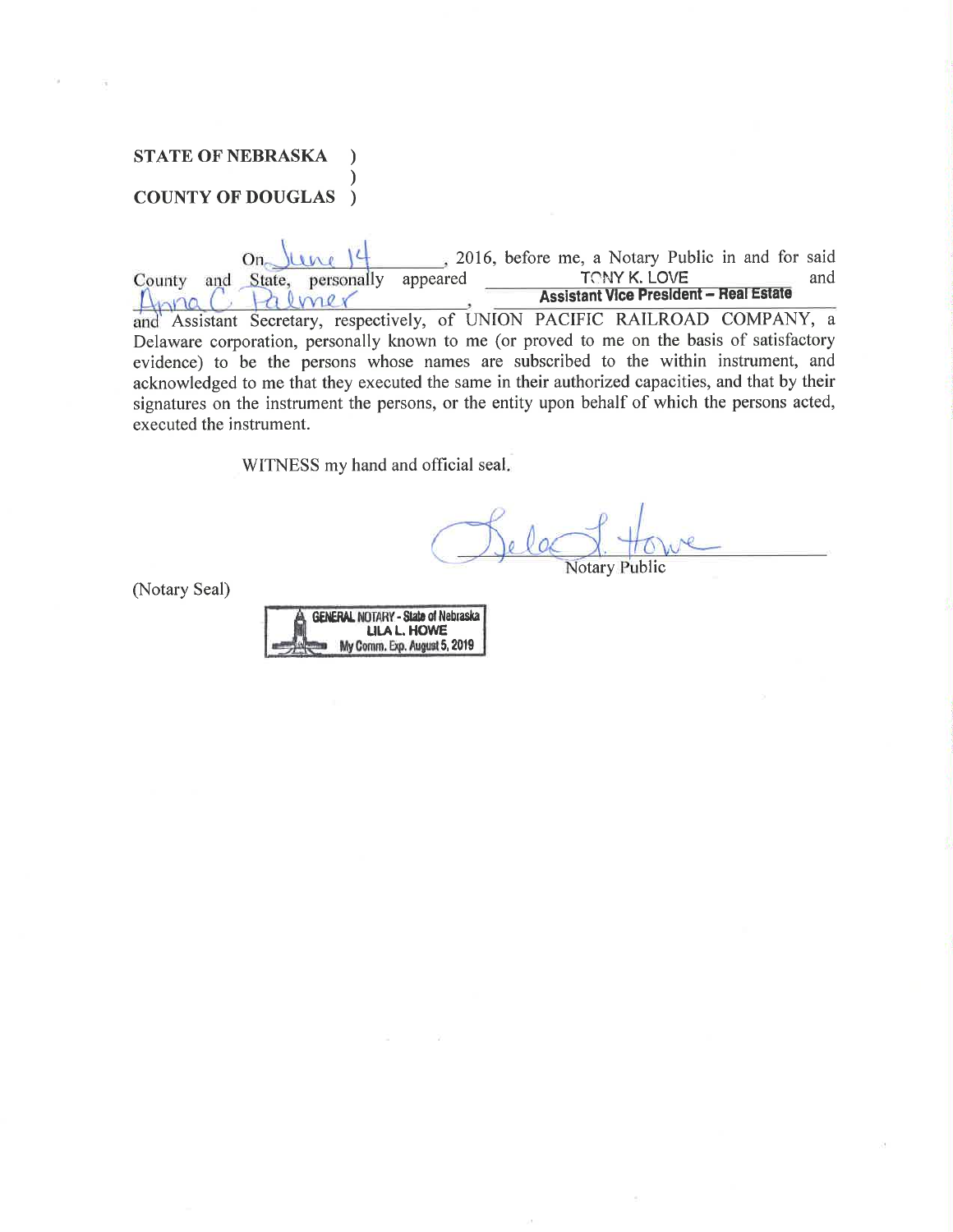

August 26,2015 H\{tH 2702.20.711 Page 1 of 2

## EXHIBIT "A' APN 086-32-021 & APN 086-32-428 MEt006-02-FEE

REAL PROPERTY in the City of Milpitas, County of Santa Clara, State of California described as follows:

A portion of that certain parcel of land described in the deed recorded June 18, 1951, in Book 2234 of Official Records, at Page 86, Santa Clara County Records, described as follows:

BEGINNING at the intersection of the northerly right-of-way line of Montague Expressway and the easterly right-of-way line of South Milpitas Boulevard;

Thence along the easterly line of the street easement described ae Parcel Two in the deed recorded May 29, 1974 in Book 917 of Official Records, at Page 429, Santa Clara County Records, being parallel with and 30 feet easterly of the monument line of said South Milpitae Boulevard, North 11°51'33" West, 116.38 feet;

Thence North 78°08'27" East, 10.00 feet, to the easterly line of the storm drainage ditch easement described as Parcel One in said deed recorded May 29, 1974, being the TRUE POINT OF BEGINNING;

Thence leaving said easterly line, southeasterly along a non-tangent curve to the left, having a radius of 43.00 feet, whose center bears North 69"23'41" East, through a central angle of 47°35'58" for an arc length of 35.72 feet;

Thence South 68'12'17" East, 10.41 feet;

Thence along a tangent curve to the left, having a radius of 43,00 feet, through a central angle of 42'01'35" for an arc length of 31.54 feet;

Thence parallel with and 84 feet northerly of the centerline of said Montague Expressway, North 69°46'08" East, 12.71 feet to a point on the westerly line of that certain parcel of land described in the deed recorded November 9, 2005, in Document No. 18670903 of Official Records, Santa Clara County Records;

Thence along said westerly line, North 11°51'33" West, 419.57 feet to a curve concentric with and distant 25.00 feet southeasterly from the centerline of the UPRR tracks;

Thence southwesterly along said curve, being a non-tangent curve to the right, having a radius of 407.00 feet, whose center bears North 71°45'27" West, through a central angle of 16°01'04" for an arc length of 113.78 feet to said easterly line of the storm drainage ditch easement;

Thence along said easterly line, South 11°51'33" East, 290.41 feet to the TRUE POINT OF BEGINNING.

#### 270210LD72.doc

1570 Oakland Road | San Jose, California 95131 | (408) 487-2200 | (408) 487-2222 Fax | www.HMHca.com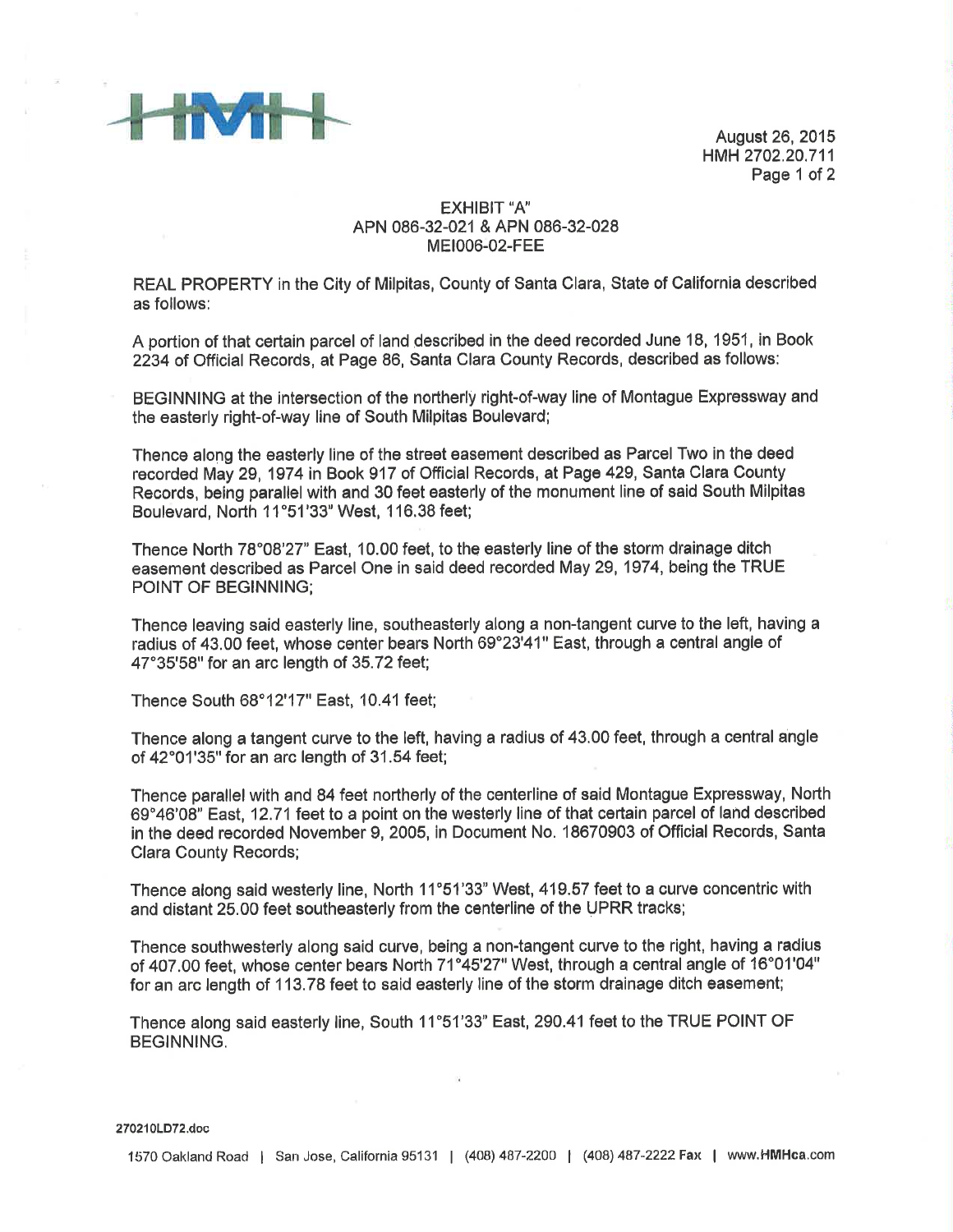August 26,2015 HMH2702.20.711 Page 2 of 2

Containing an area of 25,515 square feet, more or less.

NOTE: Bearings and distances described herein are based on the California Coordinate System of 1983, Zone 3. Multiply herein described distances by 1.00005571 1 to obtain ground level distances.

EXHIBIT attached and by this reference made a part thereof,

LAND SUA GIO Tracy L. Giorgetti, LS 8720 No,8720 E OF CALIF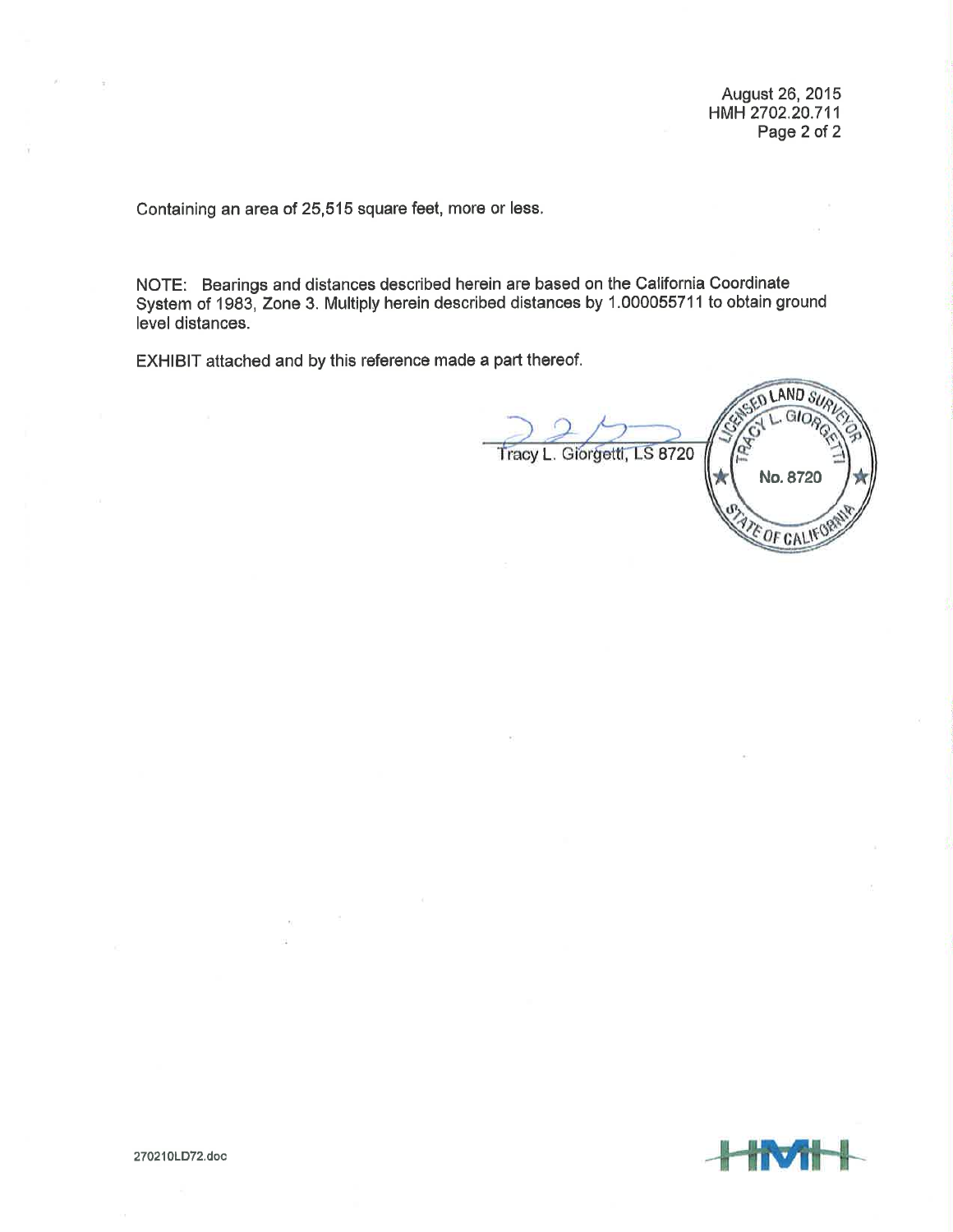